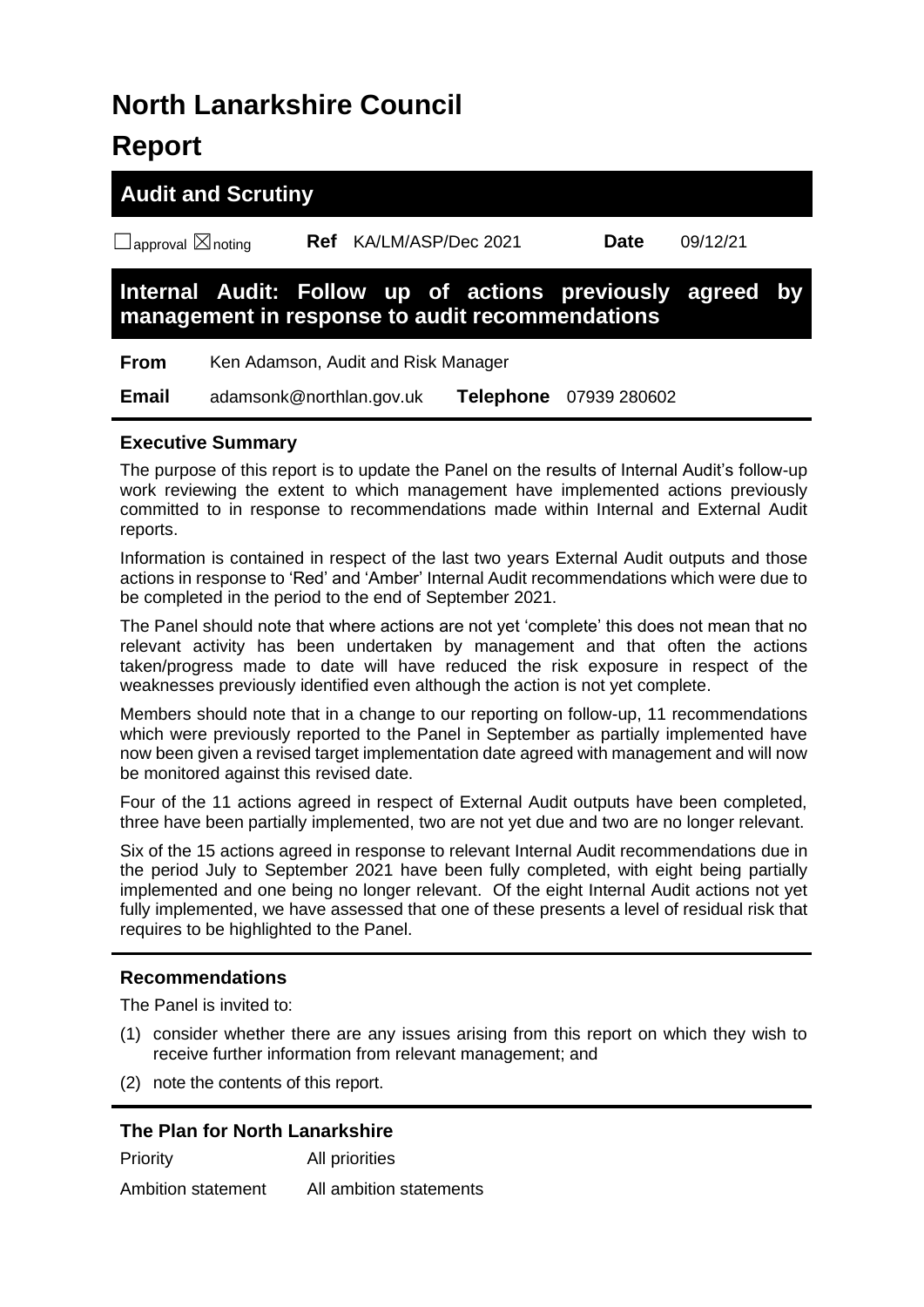# **1. Background**

- 1.1 All Internal and External Audit reports contain management responses to audit recommendations which generally include a commitment to specific actions by a stated timescale. This report presents an overview of progress by management in addressing all External Audit recommendations made in the last two years and all 'Red' and 'Amber' Internal Audit recommendations which were previously reported as outstanding or where the proposed actions were due to be completed by the end of September 2021.
- 1.2 The format of this report is designed to focus on those issues where nonimplementation of agreed actions presents the most significant ongoing risk to the Council and to enable the Panel to more effectively hold relevant senior management to account.
- 1.3 In response to previous comments and to make best use of resources, Internal Audit has recently reviewed our arrangements for following-up audit recommendations. As a result, we have amended our processes to include, in certain circumstances, agreeing a revised implementation date and monitoring and reporting against these revised dates where we are provided with a strong rationale for the non-implementation of the audit recommendation by the original agreed date. This avoids reporting and focusing on actions as late where there are sound reasons for non-implementation.
- 1.4 All actions reported as 'partially implemented' at the September Panel meeting have now been given an agreed revised implementation date which are detailed in Appendix 1 for information. Going forward, they will be monitored and reported on in line with the agreed revised implementation date.
- 1.5 This change means that this report presents the assessment of the potential risks arising from those planned actions agreed in response to Internal Audit recommendations due in the period (July to September 2021) which are not yet fully completed.
- 1.6 Information on those which are assessed by Internal Audit as having a 'High' or 'Medium' residual risk rating is detailed at Appendix 2 for Internal Audit recommendations. There are no such actions assessed with a 'High' or 'Medium' residual risk rating in respect of External Audit recommendations. Information on those which are assessed by Internal Audit as having a ''Low' residual risk rating is, for transparency, shown at Appendix 3 for Internal Audit recommendations.
- 1.7 The updates from management on progress to date have been verified on a sample basis by Internal Audit as part of the preparation of this report. However, it should be noted that this review has focused on whether planned actions have been completed and has not included detailed substantive testing of whether the implemented actions have been effective in addressing previously identified weaknesses.

# **2. Report**

# *Actions previously agreed by management – Internal Audit recommendations*

2.1 As a consequence of the above changes to our approach, 11 actions reported as 'partially implemented' at the September meeting of the Panel meeting now have revised implementation dates. Table 1 below provides a summary of the Service areas. More detailed information regarding the original recommendation, current management position regarding implementation and the agreed revised implementation date are detailed in Appendix 1 for information.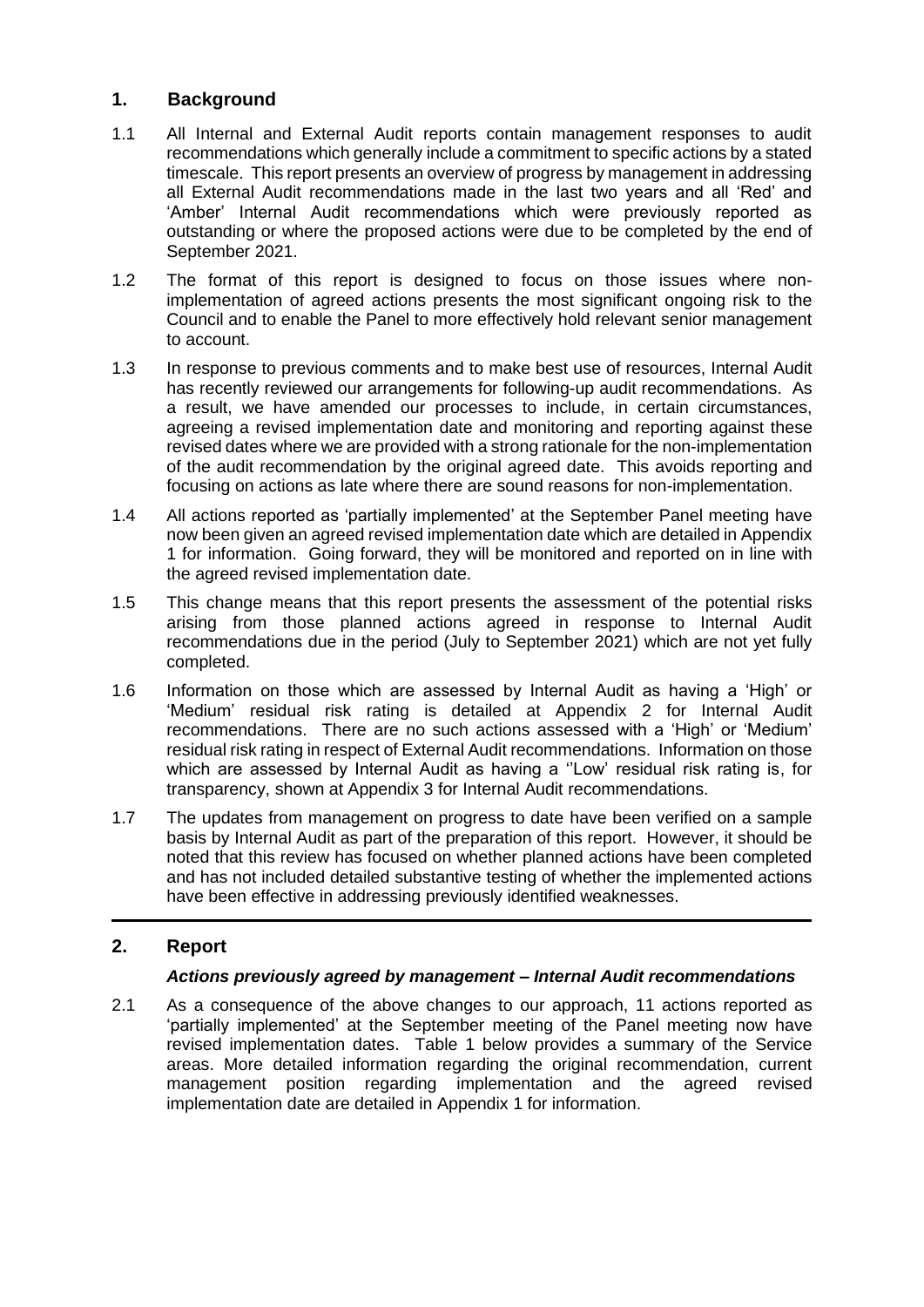| Table 1<br><b>Head of Service Area</b>      | Not yet due |
|---------------------------------------------|-------------|
| Asset and Procurement                       |             |
| <b>Business Solutions</b>                   | 3           |
| <b>Financial Solutions</b>                  | າ           |
| Performance, Planning and Quality Assurance |             |
| TOTAL                                       |             |

2.2 Table 2 below shows whether management have implemented those actions previously committed to in response to 'Red' and 'Amber' Internal Audit recommendations which were due to be completed by the end of September 2021. Overall, six of the agreed actions have been completed, eight are partially implemented and one is no longer relevant.

| Table 2<br><b>Head of Service Area</b>         | <b>Complete</b> | <b>Partially</b><br>implemented | No longer<br>relevant | <b>Total</b> |
|------------------------------------------------|-----------------|---------------------------------|-----------------------|--------------|
| <b>Audit and Risk</b>                          |                 |                                 |                       |              |
| <b>Business Solutions</b>                      |                 | 6                               |                       | 8            |
| <b>Chief Executive</b>                         | 0               |                                 |                       |              |
| Organisational<br>People<br>and<br>Development |                 | O                               | O                     |              |
| Planning and Regeneration                      |                 | 0                               |                       |              |
| <b>TOTAL</b>                                   | 6               | 8                               |                       | 15           |

- 2.3 The issue assessed as being 'no longer relevant' relates to Digital NL and has been followed up separately as part of detailed audit work more recently undertaken in this area and, where appropriate, updated recommendations have been made in the current audit report.
- 2.4 Table 3 below shows the results of Internal Audit's assessment of the potential residual risk arising from those planned actions which have been partially implemented (definitions for the residual risk ratings can be found at Appendix 4).

| Table 3                     | <b>Total not yet</b> |      | <b>Residual Risk Rating</b> |     |
|-----------------------------|----------------------|------|-----------------------------|-----|
| <b>Head of Service Area</b> | completed            | High | <b>Medium</b>               | Low |
| Audit and Risk              |                      |      |                             |     |
| <b>Business Solutions</b>   | 6                    |      |                             | 6   |
| <b>Chief Executive</b>      |                      |      |                             |     |
| <b>TOTAL</b>                | 8                    |      |                             |     |

- 2.5 Appendix 2 provides a detailed update on the one previously agreed planned action which has only been partially implemented and which are assessed by Internal Audit as having a 'Medium' residual risk rating.
- 2.6 Appendix 3 provides summary information on the seven actions not yet completed but which have been assessed by Internal Audit as having a 'Low' residual risk.
- 2.7 Internal Audit has reviewed the management update and agreed with relevant management revised implementation dates for all eight recommendations listed as partially implemented at table 2. These recommendations will now be monitored in line with the agreed revised date and will be reported back to the Panel in accordance with this revised timescale at which time consideration will be given to whether previously identified weaknesses have now been addressed.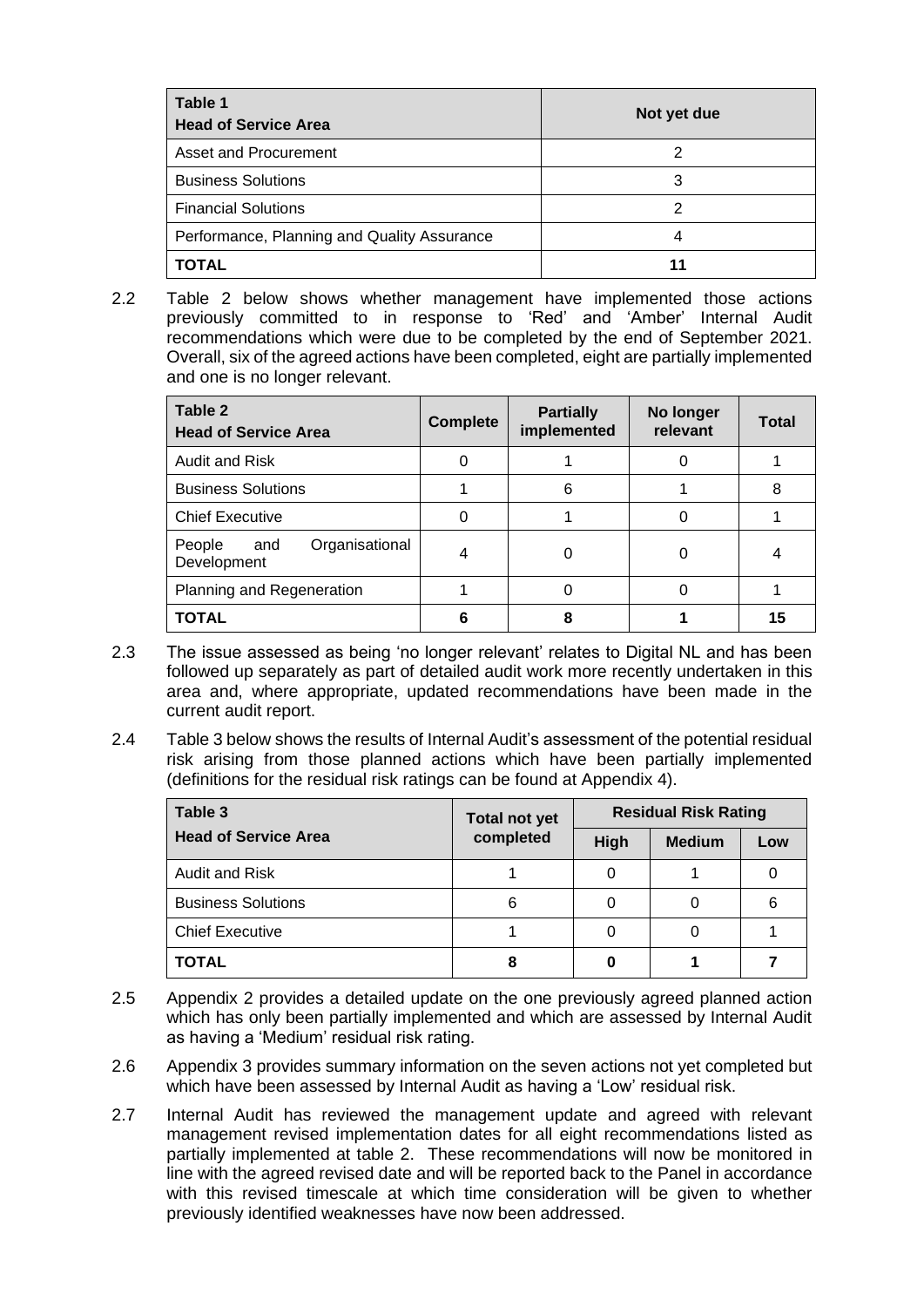#### *Actions previously agreed by management – External Audit recommendations*

2.8 Table 4 below shows the status of actions agreed by management in response to External Audit reports issued in the last two years (2019/20 and 2020/21). Internal Audit has concluded that four of the 11 agreed actions have been completed, three have been partially implemented, two are not yet due and the remaining two actions are no longer relevant.

| Table 4<br><b>Report Title/Year</b> | <b>Completed</b> | <b>Partially</b><br>implemented | Not yet<br>due | No longer<br>relevant | <b>Total</b> |
|-------------------------------------|------------------|---------------------------------|----------------|-----------------------|--------------|
| 2019/20                             |                  |                                 |                |                       |              |
| Interim Audit Report                |                  | 2                               | 0              |                       |              |
| <b>Annual Report</b>                | 2                | 0                               | 0              |                       | 3            |
| 2020/21                             |                  |                                 |                |                       |              |
| Interim Audit Report                |                  |                                 | 2              | 0                     |              |
| <b>TOTAL</b>                        |                  | 3                               | 2              | 2                     |              |

2.9 The 2019/20 Interim Audit Report action assessed as 'no longer relevant' relate to an action for which External Audit have made a new recommendation as part of their 2019/20 Annual Report. Similarly, the 2019/20 Annual Report action assessed as 'no longer relevant' relates to an issue on which External Audit have made a subsequent recommendation as part of their 2020/21 Interim Report.

# **3. Public Sector Equality Duty and Fairer Scotland Duty**

#### 3.1 **Fairer Scotland Duty**

There is no requirement to carry out a Fairer Scotland assessment in this instance.

3.2 **Equality Impact Assessment** There is no requirement to carry out an equality impact assessment in this instance.

#### **4. Impact**

- 4.1 **Financial impact** No impact because of this report.
- 4.2 **HR policy / Legislative impact** No impact because of this report.
- 4.3 **Technology / Digital impact** No impact because of this report.
- 4.4 **Environmental impact** No impact because of this report.
- 4.5 **Communications impact** No impact because of this report.

#### 4.6 **Risk impact**

There is the potential for increased risks in relation to the relevant control environment or governance arrangements in those areas where agreed actions designed to address previously identified weaknesses are not fully implemented.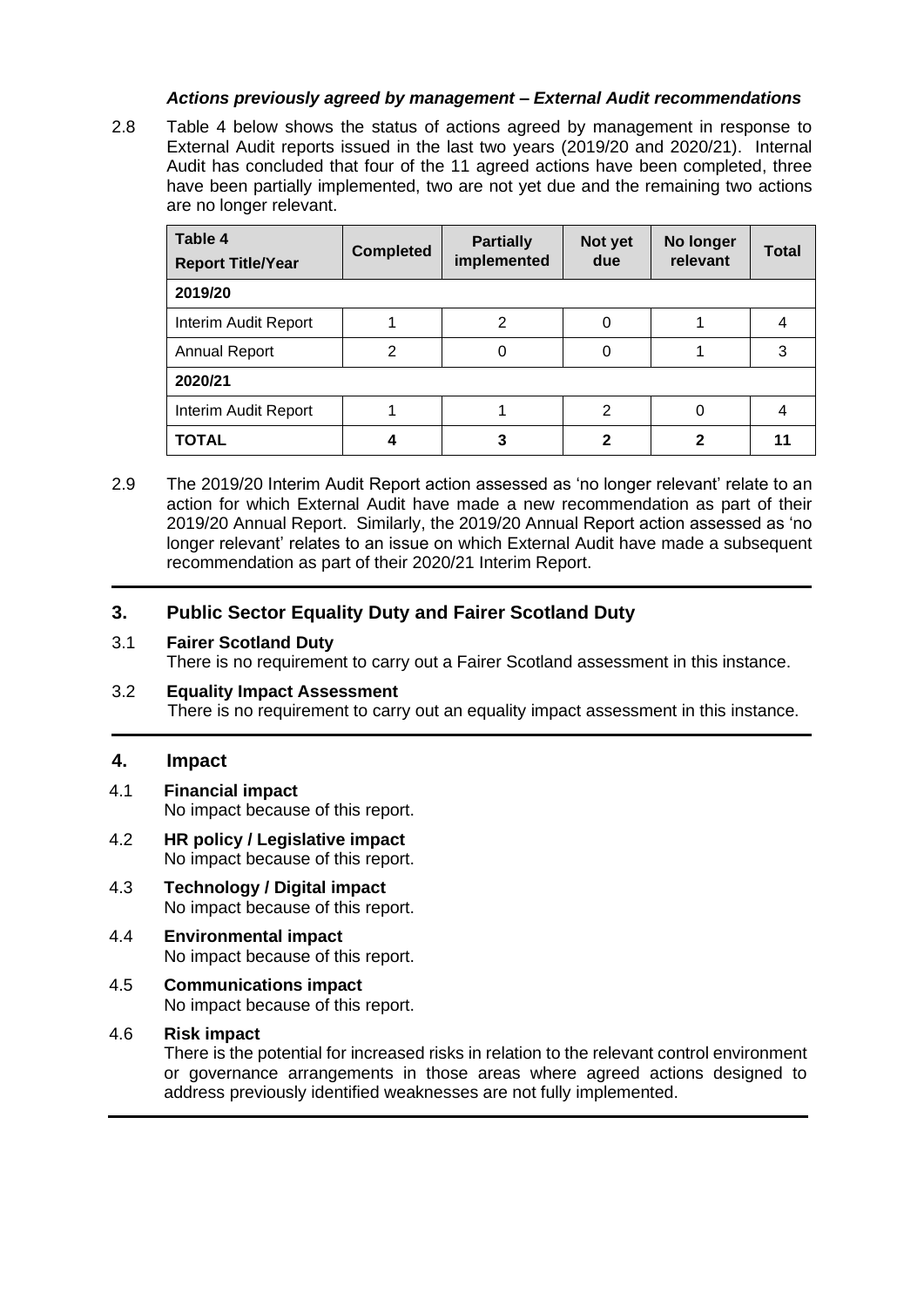# **5. Measures of success**

5.1 Internal Audit report each cycle to the Audit and Scrutiny Panel on the progress made by management in implementing actions previously committed to in response to Internal and External Audit reports.

# **6. Supporting documents**

- Appendix 1 Internal Audit recommendations: Management actions 'not yet complete' with agreed revised implementation date outwith period under review
- Appendix 2 Internal Audit recommendations: Management actions 'not yet complete' and residual risk assessed as 'High' or 'Medium'.
- Appendix 3 Internal Audit recommendations: Management actions 'not yet complete' where residual risk assessed as 'Low'.

Appendix 4 Residual Risk Rating definition

**Ken Adamson, Audit and Risk Manager**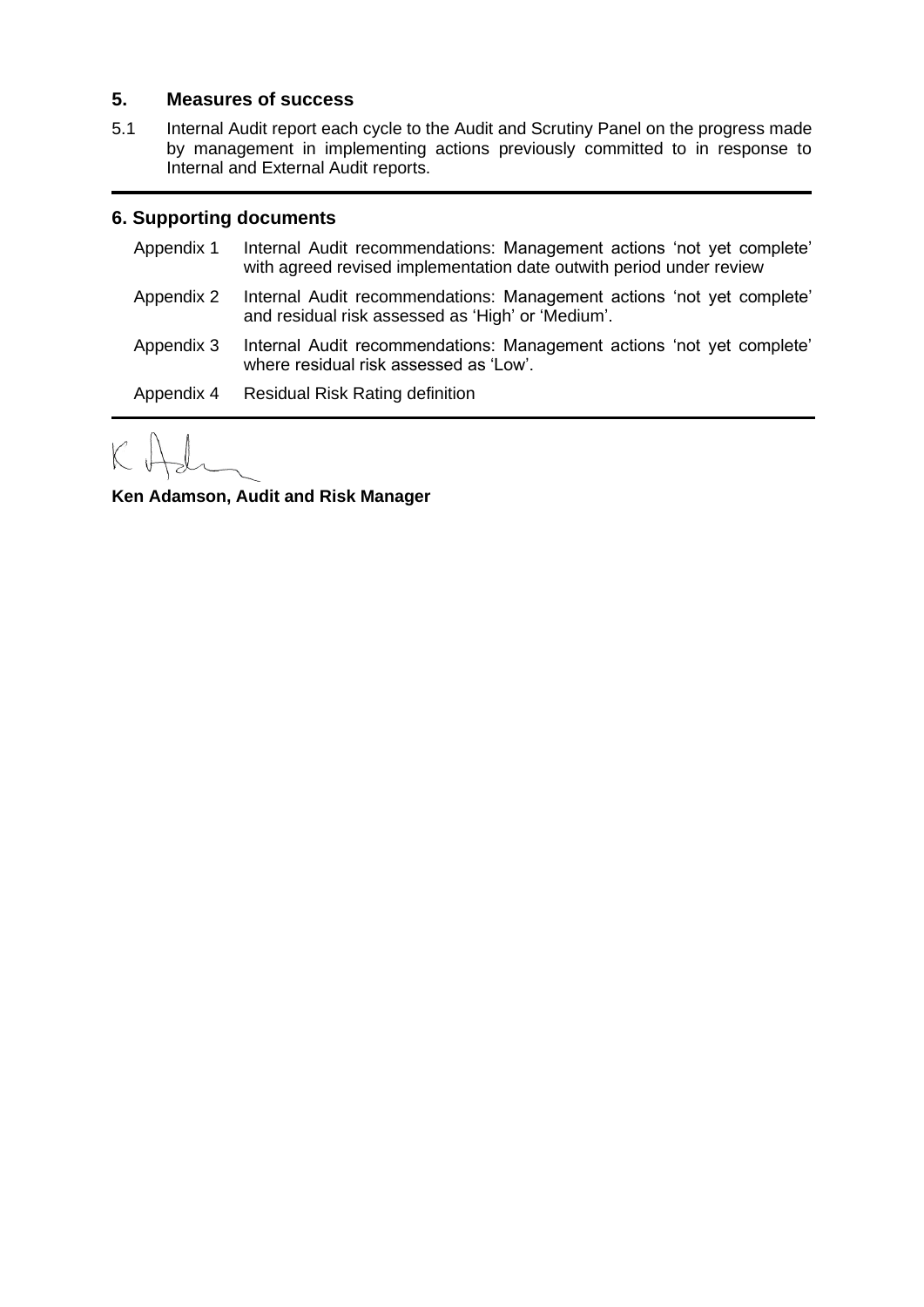# **Appendix 1 Internal Audit recommendations - management actions 'not yet complete' with agreed revised implementation date outwith period under review**

| <b>Head of Service</b><br><b>Report Details</b> | Details from original recommendation                                                                                                                                                                                                                                                                                                                                                                                                                                                  | Position per management update at September 2021                                                                                                                                                                                                                                                                                                                                                                                                                                                                                                                                                                                                                                                                                                                                                                                                                                                                                                                                                                                                                        | <b>Agreed revised</b><br>implementation date |
|-------------------------------------------------|---------------------------------------------------------------------------------------------------------------------------------------------------------------------------------------------------------------------------------------------------------------------------------------------------------------------------------------------------------------------------------------------------------------------------------------------------------------------------------------|-------------------------------------------------------------------------------------------------------------------------------------------------------------------------------------------------------------------------------------------------------------------------------------------------------------------------------------------------------------------------------------------------------------------------------------------------------------------------------------------------------------------------------------------------------------------------------------------------------------------------------------------------------------------------------------------------------------------------------------------------------------------------------------------------------------------------------------------------------------------------------------------------------------------------------------------------------------------------------------------------------------------------------------------------------------------------|----------------------------------------------|
| <b>Head of Asset &amp; Procurement</b>          |                                                                                                                                                                                                                                                                                                                                                                                                                                                                                       |                                                                                                                                                                                                                                                                                                                                                                                                                                                                                                                                                                                                                                                                                                                                                                                                                                                                                                                                                                                                                                                                         |                                              |
| Carbon Management<br>(December 2019)            | Management should:<br>(1) set short, medium and longer-term targets for carbon<br>emission sources across the Council that help support the<br>delivery of local and national ambitions; and<br>establish performance arrangements/ and/or reporting<br>(2)<br>framework such that performance against targets and future<br>actions are monitored and reported to key stakeholders at<br>appropriate intervals.<br>Category: Amber<br>Timescale: February 2021                       | (1) A Climate Plan, intended to replace the former Carbon<br>Management Plan has been drafted for consultation and sets<br>a series of annual reduction targets, allocating reduction<br>targets to the three main types of emissions: stationary<br>(buildings), fleet and waste.<br>Work is continuing to improve the robustness of the reporting<br>(2)<br>framework with a review of all indicator templates. A webpage<br>has been established for a summary report of the annual<br>Public Sector Climate Change Duties Report and a report will<br>go to Committee in Cycle 1, 2022 providing an update on this<br>annual submission. A spreadsheet has been established,<br>with a breakdown of data requirements and sources for the<br>annual report and this monitors data requests and receipts,<br>as well as noting revision dates of indicator templates.<br>Note: A report from the Head of Asset and Procurement Solutions<br>reporting progress to date in this area and future actions planned<br>was also presented to the Panel in September 2021. | February 2022                                |
| Carbon Management<br>(December 2019)            | Management should<br>(1) review the current governance arrangements for progressing<br>the climate change/net-zero carbon agenda in light of recent<br>developments to ensure it remains 'fit for purpose' in providing<br>clear strategic direction; and<br>(2) consider reviewing the Carbon Management Plan against<br>recognised good practice, amending the plan as necessary<br>where omissions/areas for improvement are noted.<br>Category: Amber<br>Timescale: February 2021 | (1) The remit of the recently established Carbon and Energy<br>Group has been revised, with focus on the full scope of<br>building emissions. Membership of the group has been<br>expanded to reflect this.<br>(2) A Climate Plan, intended to replace the former Carbon<br>Management Plan has been drafted for consultation and sets<br>a series of annual reduction targets, allocating reduction<br>targets to the three main types of emissions: stationary<br>(buildings), fleet and waste.<br>Note: A report from the Head of Asset and Procurement Solutions<br>reporting progress to date in this area and future actions planned<br>was also presented to the Panel in September 2021.                                                                                                                                                                                                                                                                                                                                                                        | February 2022                                |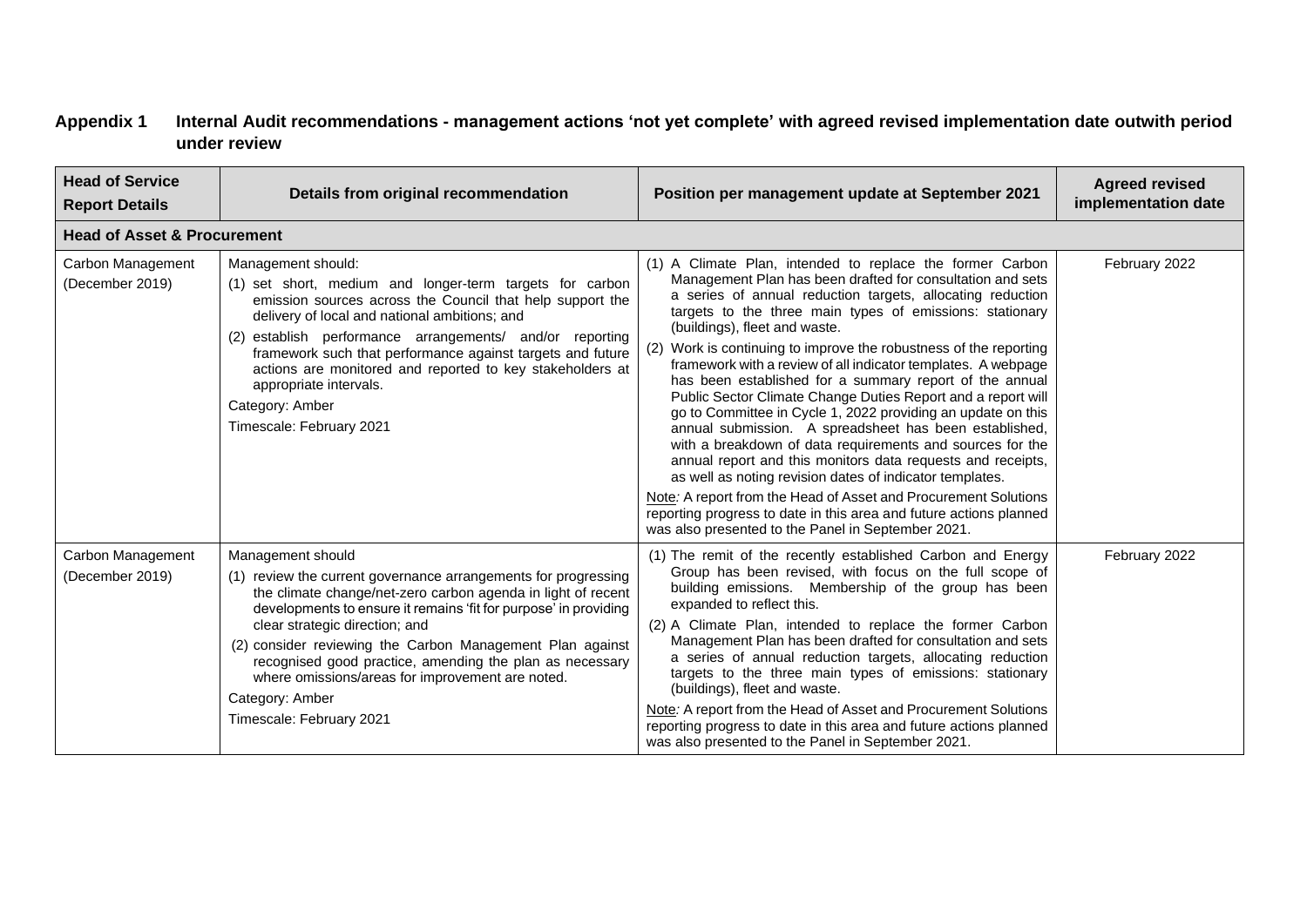# **Appendix 1 (continued) Internal Audit recommendations - management actions 'not yet complete' with agreed revised implementation date outwith period under review**

| <b>Head of Service</b>                                                          | Details from original recommendation                                                                                                                                                                                                                                                                                      | Position per management update at September 2021                                                                                                                                                                                                                                                                                                                                                                                                                                                                                                                                                                                                                                                                          | <b>Agreed revised</b><br>implementation date |
|---------------------------------------------------------------------------------|---------------------------------------------------------------------------------------------------------------------------------------------------------------------------------------------------------------------------------------------------------------------------------------------------------------------------|---------------------------------------------------------------------------------------------------------------------------------------------------------------------------------------------------------------------------------------------------------------------------------------------------------------------------------------------------------------------------------------------------------------------------------------------------------------------------------------------------------------------------------------------------------------------------------------------------------------------------------------------------------------------------------------------------------------------------|----------------------------------------------|
| <b>Report Details</b>                                                           |                                                                                                                                                                                                                                                                                                                           |                                                                                                                                                                                                                                                                                                                                                                                                                                                                                                                                                                                                                                                                                                                           |                                              |
| <b>Business Continuity &amp;</b><br><b>Disaster Recovery</b><br>(November 2018) | The Head of Business Solutions should ensure that the ICT<br>Disaster Recovery Plan is reviewed and updated as a matter<br>of priority with an appropriate testing programme established<br>and implemented.<br>Category: Red<br>Timescale: October 2019                                                                  | ICT Disaster Recovery Plan has been reviewed, updated and formally<br>presented to the Corporate Resilience Management Team. A testing<br>programme for Gold applications is in place. Whilst this meets the<br>recommendation, and the current DR Plan is reflective of IT and Service<br>resources available, Business Solutions advise that the plan is based on<br>historic Service assessments and as such is not considered as robust or<br>effective as it could/should be.                                                                                                                                                                                                                                        | December 2021                                |
|                                                                                 |                                                                                                                                                                                                                                                                                                                           | In recognition of the further improvements required Business Solutions<br>have developed a draft ICT Systems Disaster Recovery Standard which<br>was presented to the Data Management Team (DMT) in July 2021 for<br>comment in advance of being presented to the September 2021 meeting<br>of Data Governance Board (DGB) for approval. This standard defines<br>the overarching processes that will be put in place to ensure going<br>forward that all ICT systems have appropriate DR plans and testing<br>programmes. A defined approach to testing is included within this<br>Standard.                                                                                                                             |                                              |
|                                                                                 |                                                                                                                                                                                                                                                                                                                           | A corporate process has been introduced to enable classification of<br>applications as Gold/Silver/Bronze (in line with the draft Standard) and<br>any major changes to systems are assessed against these criteria and<br>reported through the EAGG for approval. However, further consideration<br>is required as to when individual systems will be reclassified against the<br>standard to ensure it is up-to-date and reflective of the current<br>environment, service delivery expectations and available resources.<br>The development and approval of the ICT Systems Disaster Recovery<br>Standard, which includes a defined approach to testing, has resulted in<br>delays in implementation of these actions. |                                              |
| Information<br>Governance<br>(June 2019)                                        | Management should:<br>(1) consider how best to gain assurance on the extent, or<br>otherwise, of the Council's compliance with published<br>retention schedules; and<br>(2) establish a planned timescale for the finalisation of the<br>current review of retention schedules.<br>Category: Amber<br>Timescale: May 2019 | The review of the retention schedule is complete. Software has been<br>purchased to supplement Office 365 to manage destruction of records<br>according to the retention schedule. A pilot for implementation of this<br>software is underway and full rollout will continue during 2021.<br>Delay in implementation is due to the rollout of Office 365.                                                                                                                                                                                                                                                                                                                                                                 | December 2021                                |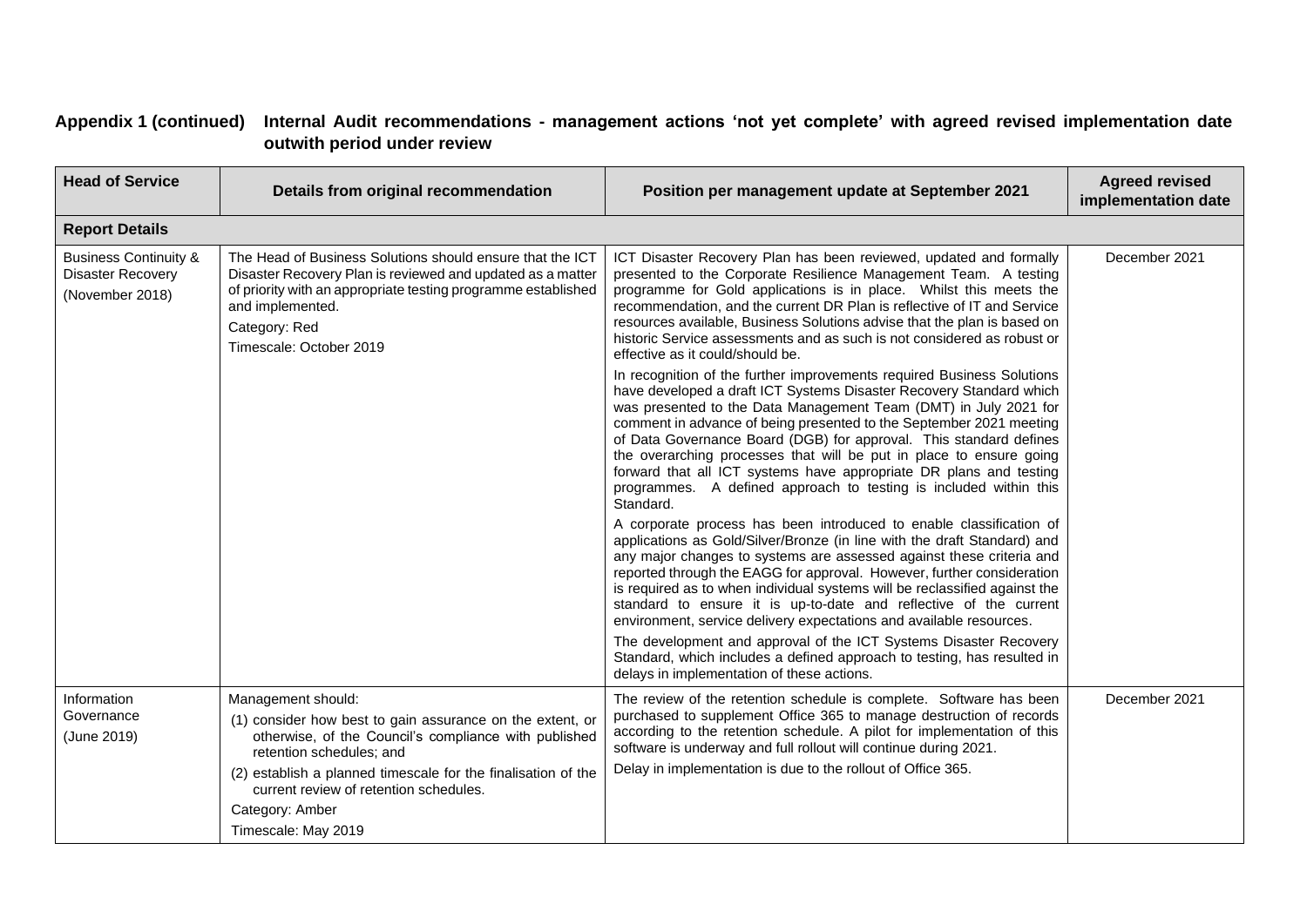# **Appendix 1 (continued) Internal Audit recommendations - management actions 'not yet complete' with agreed revised implementation date outwith period under review**

| <b>Head of Service/</b><br><b>Report details</b>      | Details from original recommendation                                                                                                                                                                                                                                                                                                                                                                                                | Position per management update at September 2021                                                                                                                                                                                                                                                                                                                                                                                                                                                                                                                                         | <b>Agreed revised</b><br>implementation date |
|-------------------------------------------------------|-------------------------------------------------------------------------------------------------------------------------------------------------------------------------------------------------------------------------------------------------------------------------------------------------------------------------------------------------------------------------------------------------------------------------------------|------------------------------------------------------------------------------------------------------------------------------------------------------------------------------------------------------------------------------------------------------------------------------------------------------------------------------------------------------------------------------------------------------------------------------------------------------------------------------------------------------------------------------------------------------------------------------------------|----------------------------------------------|
| <b>Head of Business Solutions</b>                     |                                                                                                                                                                                                                                                                                                                                                                                                                                     |                                                                                                                                                                                                                                                                                                                                                                                                                                                                                                                                                                                          |                                              |
| Information<br>Governance/Security<br>(February 2021) | <b>Business Solutions should:</b><br>(1) ensure that Cyber Essentials re-certification is achieved as<br>soon as possible; and<br>(2) put in place appropriate planning arrangements to ensure<br>that, in future years, re-certification of Cyber Essentials is<br>achieved prior to the existing certification expiring.<br>Category: Amber<br>Timescale: February 2021                                                           | A Cyber Essentials submission was made but the Council failed to<br>meet the requirements for recertifying against the new format for<br>Cyber Essentials. Management is considering the next steps with<br>regards to Cyber Essentials compliance. In the meantime, the<br>Service will formally complete the PSN accreditation process.<br>The requirements for completing submission of, and achieving,<br>Cyber Essentials re-certification is now more onerous and<br>challenging than previous and this has impacted on progressing the<br>recommendations made by Internal Audit. | October 2021                                 |
| <b>Head of Financial Solutions</b>                    |                                                                                                                                                                                                                                                                                                                                                                                                                                     |                                                                                                                                                                                                                                                                                                                                                                                                                                                                                                                                                                                          |                                              |
| Creditors<br>(March 2020)                             | The Head of Financial Solutions, in conjunction with the Head of<br>Asset and Procurement Solutions should, as a matter of urgency<br>develop a detailed action plan for the interface between e-<br>financials and PECOS ensuring required actions are clearly<br>documented, responsible officers assigned with target completion<br>dates and a mechanism to track and monitor progress.<br>Category: Red<br>Timescale: May 2020 | Revised interim arrangements were implemented and notified to<br>Services. An action plan and testing of the interface linking PECOS<br>to e-Financials is underway. An increased resource allocation will<br>enable completion of this interface.<br>Delays in implementation of this action are a result of a combination<br>of technical challenges, competing priorities of the teams involved<br>and external parties' ability to engage.                                                                                                                                           | March 2022                                   |
| <b>Financial Management</b><br>(March 2021)           | Financial Solutions management should undertake a full self-<br>assessment of the adequacy of its financial arrangements against<br>the revised CIPFA Financial Management Code 2019, in<br>conjunction with Business Solutions, as soon as practicable via<br>the self-evaluation framework and ensure that any issues arising<br>are taken forward as appropriate.<br>Category: Amber<br>Timescale: April 2021                    | An initial review and evidence gathered provides assurance that the<br>financial arrangements recommended by the Code are present<br>within the Council's process and procedures. A detailed timeline<br>has been devised for a formal self-assessment of the evidence<br>gathered, production of an action plan for improvement and<br>reporting of same to Committee.<br>Priority was given to statutory activities which has led to a delay in<br>the implementation of this action.                                                                                                  | January 2022                                 |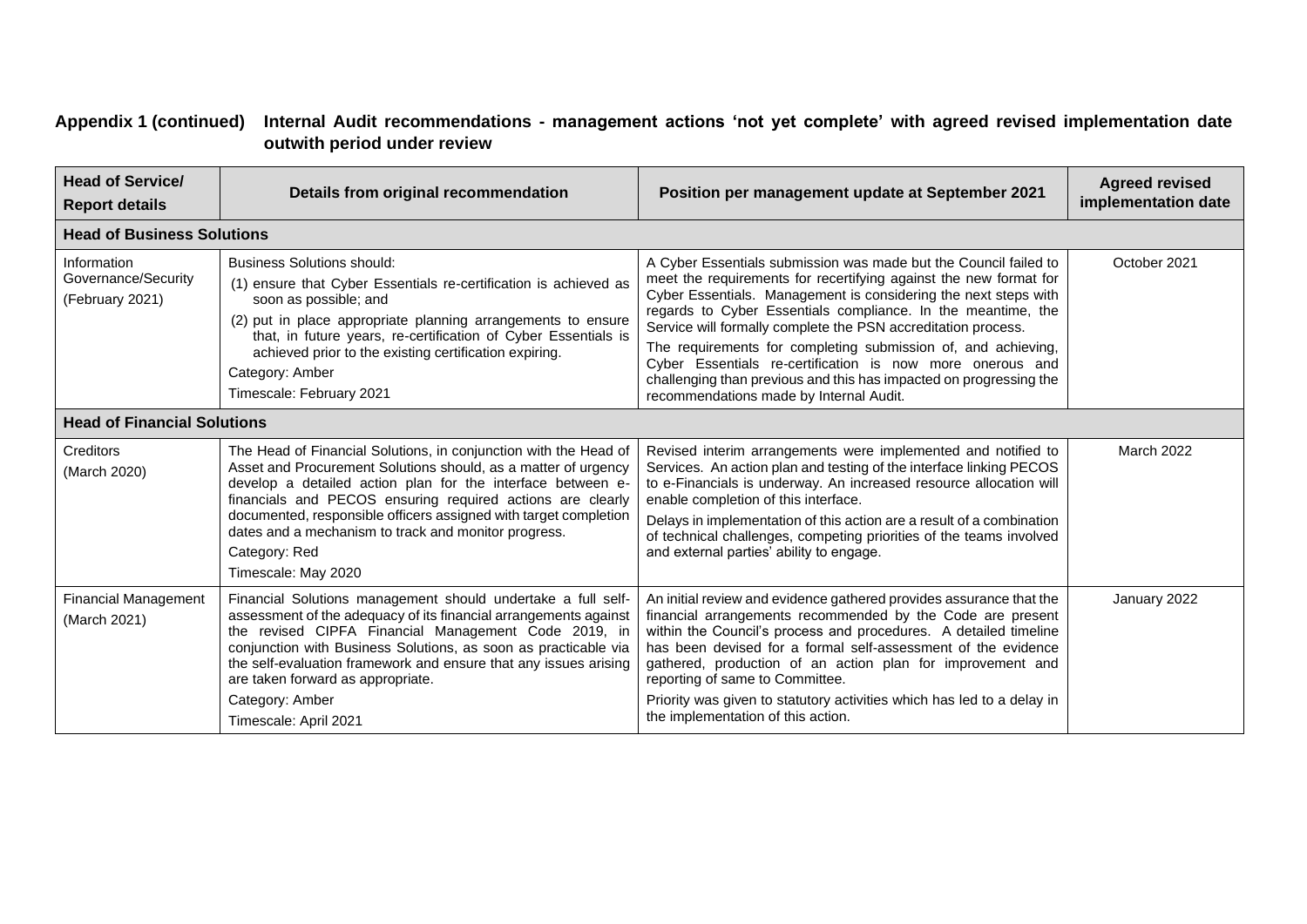# **Appendix 1 (continued) Internal Audit recommendations - management actions 'not yet complete' with agreed revised implementation date outwith period under review**

| <b>Head of Service/</b><br><b>Report details</b>                                                                  | Details from original recommendation                                                                                                                                                                                                                                                                                                                                                                                                                                                                                                                                                                                                                                                                                            | Position per management update at September<br>2021                                                                                                                                                                                                                                                                                                                                                                                                                                                                                                                                                                                                                                                                | <b>Agreed revised</b><br>implementation date |
|-------------------------------------------------------------------------------------------------------------------|---------------------------------------------------------------------------------------------------------------------------------------------------------------------------------------------------------------------------------------------------------------------------------------------------------------------------------------------------------------------------------------------------------------------------------------------------------------------------------------------------------------------------------------------------------------------------------------------------------------------------------------------------------------------------------------------------------------------------------|--------------------------------------------------------------------------------------------------------------------------------------------------------------------------------------------------------------------------------------------------------------------------------------------------------------------------------------------------------------------------------------------------------------------------------------------------------------------------------------------------------------------------------------------------------------------------------------------------------------------------------------------------------------------------------------------------------------------|----------------------------------------------|
|                                                                                                                   | Head of Performance, Planning & Quality Assurance                                                                                                                                                                                                                                                                                                                                                                                                                                                                                                                                                                                                                                                                               |                                                                                                                                                                                                                                                                                                                                                                                                                                                                                                                                                                                                                                                                                                                    |                                              |
| Arrangements for<br>assessing the<br>performance and<br>quality of external<br>social providers<br>(October 2018) | The Service should set out how it plans to measure and report to senior<br>management and elected members on quality assurance/ monitoring<br>activity. This should include setting out proposed monitoring arrangements<br>and key information to be reported to ensure that all stakeholders receive<br>information that is timely and relevant to their respective roles.<br>Category: Amber<br>Timescale: June 2019                                                                                                                                                                                                                                                                                                         | A revised Social Work governance framework, detailing<br>reporting arrangements, has been drafted and will be<br>finalised and implemented in the coming weeks. Plans are<br>underway to develop a report on monitoring activity<br>undertaken.<br>Delay in implementation is due to the finalisation of the<br>Adult Social Care restructure.                                                                                                                                                                                                                                                                                                                                                                     | March 2022                                   |
| Self-Directed Support<br>(November 2020)                                                                          | Management should review the current quality assurance arrangements<br>and ensure that:<br>(1) the monitoring procedures contained in the 'Service Improvement<br>Process' are fully developed, approved and implemented;<br>(2) all monitoring checks are undertaken regularly as required and formally<br>recorded both for new providers and in respect of ongoing monitoring;<br>and<br>(3) the proposed centralised database is finalised and implemented as<br>soon as possible ensuring this is robust, fit for purpose, captures all<br>monitoring activity and any decisions made or issues arising in respect<br>of service providers and is thereafter kept up-to-date.<br>Category: Red<br>Timescale: November 2020 | (1) Monitoring procedures have been developed and<br>implemented across the main commissioned services.<br>These arrangements are being refreshed and<br>consolidated.<br>(2) All monitoring checks, including enhanced monitoring,<br>are being recorded on the monitoring database which<br>will facilitate reporting of performance.<br>(3) The centralised database is operational and has been<br>populated. New providers from the April 2021<br>framework have been added and amendments made<br>to reflect the changes made to the SIP process.<br>A lack of admin support and the operational pressures and<br>challenges currently facing the Service have impacted on<br>the progress of these actions. | December 2021                                |
| Self-Directed Support<br>(November 2020)                                                                          | Management should ensure that:<br>(1) the model used to assess and calculate the individual budget is<br>reviewed and updated to ensure that it remains fit for purpose to<br>produce a realistic individual budget for the service user in line with<br>their needs and the costs of the service required to address those<br>needs; and<br>(2) appropriate documentation is retained which demonstrates how the<br>approved individual budget was determined and/or approved.<br>Category: Amber<br>Timescale: March 2021                                                                                                                                                                                                     | (1) An updated budget assessment tool has been created<br>and is currently being tested. It is intended that this will<br>be rolled out in the period July - December 2021.<br>(2) Complete - all Localities have now been advised to<br>retain all documentation in the appropriate budget user<br>(Service User) file.<br>A lack of admin support and the operational pressures and<br>challenges currently facing the Service have impacted on<br>the progress of these actions.                                                                                                                                                                                                                                | December 2021                                |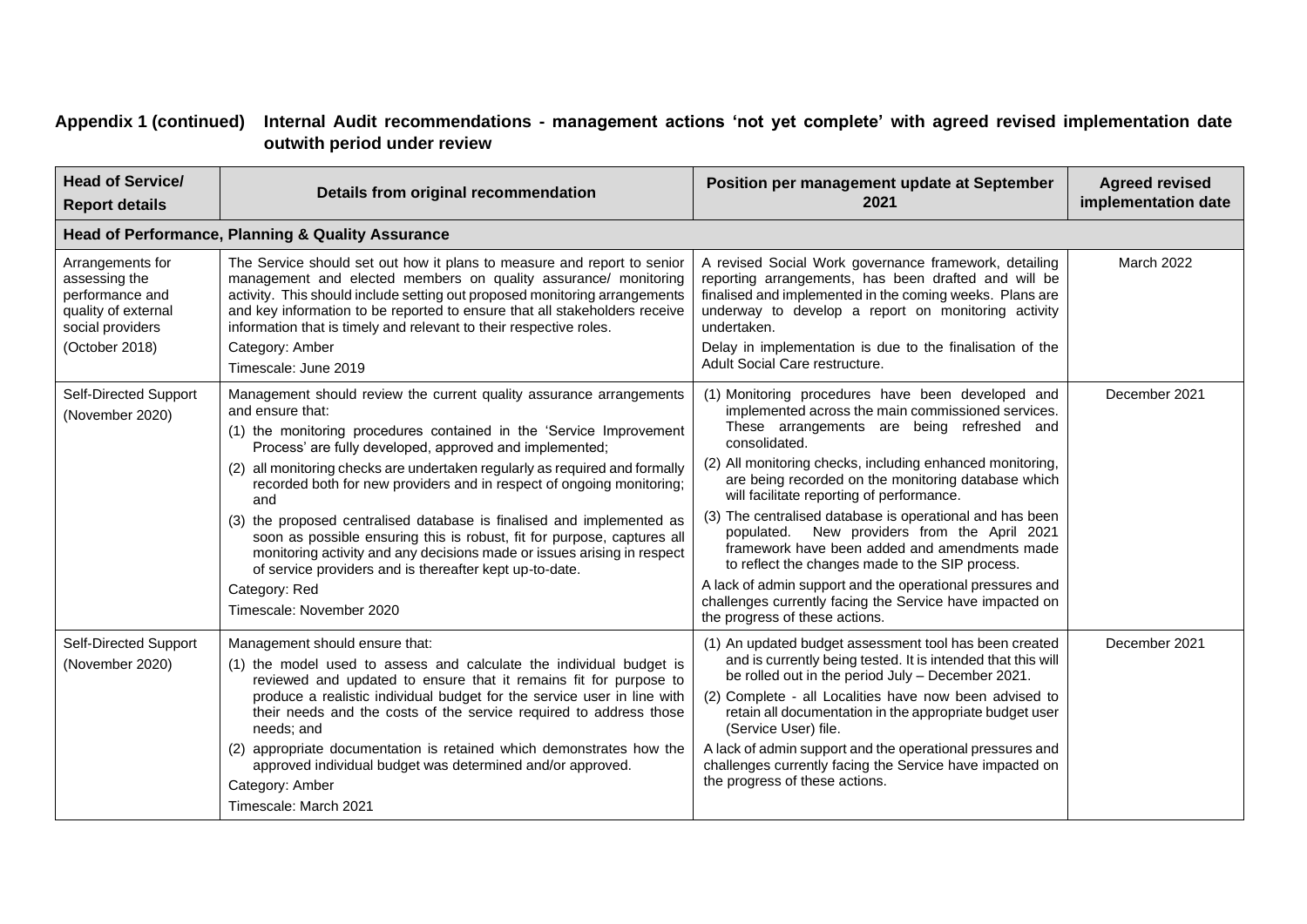# **Appendix 1 (continued) Internal Audit recommendations - management actions 'not yet complete' with agreed revised implementation date outwith period under review**

| <b>Head of Service/</b><br><b>Report details</b> | Details from original recommendation                                                                                                                                                                                                                                                                                                                                                                                                                                                                                                                                                                                                                                                                                                                                                                                                                                                                                                                                                                                                                                                                        | Position per management update at September 2021                                                                                                                                                                                                                                                                                                                                                                                                                                                                                                                                                                                                                                                                                                                                                                                                                                                                                  | <b>Agreed revised</b><br>implementation date |
|--------------------------------------------------|-------------------------------------------------------------------------------------------------------------------------------------------------------------------------------------------------------------------------------------------------------------------------------------------------------------------------------------------------------------------------------------------------------------------------------------------------------------------------------------------------------------------------------------------------------------------------------------------------------------------------------------------------------------------------------------------------------------------------------------------------------------------------------------------------------------------------------------------------------------------------------------------------------------------------------------------------------------------------------------------------------------------------------------------------------------------------------------------------------------|-----------------------------------------------------------------------------------------------------------------------------------------------------------------------------------------------------------------------------------------------------------------------------------------------------------------------------------------------------------------------------------------------------------------------------------------------------------------------------------------------------------------------------------------------------------------------------------------------------------------------------------------------------------------------------------------------------------------------------------------------------------------------------------------------------------------------------------------------------------------------------------------------------------------------------------|----------------------------------------------|
|                                                  | Head of Performance, Planning & Quality Assurance                                                                                                                                                                                                                                                                                                                                                                                                                                                                                                                                                                                                                                                                                                                                                                                                                                                                                                                                                                                                                                                           |                                                                                                                                                                                                                                                                                                                                                                                                                                                                                                                                                                                                                                                                                                                                                                                                                                                                                                                                   |                                              |
| Self-Directed Support<br>(November 2020)         | Management should:<br>ensure that support plans provide adequate detail on<br>(1)<br>identified needs and outcomes, outlining how these will be<br>addressed by the individual budget and that outcomes<br>contained within these plans are SMART;<br>introduce an appropriate and consistent way of recording and<br>(2)<br>filing all information and decisions made in respect of<br>assessing, reviewing and monitoring individual service users'<br>care packages to clearly demonstrate how identified needs<br>and outcomes have been met/progressed;<br>remind staff of the importance of fully completing and storing<br>(3)<br>all relevant documentation in line with expected practice and<br>corporate records management policies; and<br>prepare a single comprehensive guidance document which<br>(4)<br>provides clear and concise information on all aspects of self-<br>directed support ensuring expected working practices are in<br>line with legalisation and setting out clearly what<br>documentation is to be completed and retained.<br>Category: Amber<br>Timescale: March 2021 | (1) The Service have developed a training programme to be<br>delivered to all front-line staff who complete assessment and<br>support planning and are ensuring the training is delivered at the<br>level appropriate to staff team. This has been an ongoing piece of<br>work and the Service are working with Training, Organisation and<br>Development Team to get this online, with dates beginning in<br>August/September 2021.<br>(2) & (3) The Service have linked with localities to set up service<br>user folders for collating all relevant info regards assessment, and<br>support planning.<br>(4) The comprehensive document has been completed and will be<br>implemented following training.<br>Recent operational pressures and need to prioritise resources<br>within the Service have impacted on progressing these actions<br>which has resulted in a delay to full implementation of the<br>recommendations. | December 2021                                |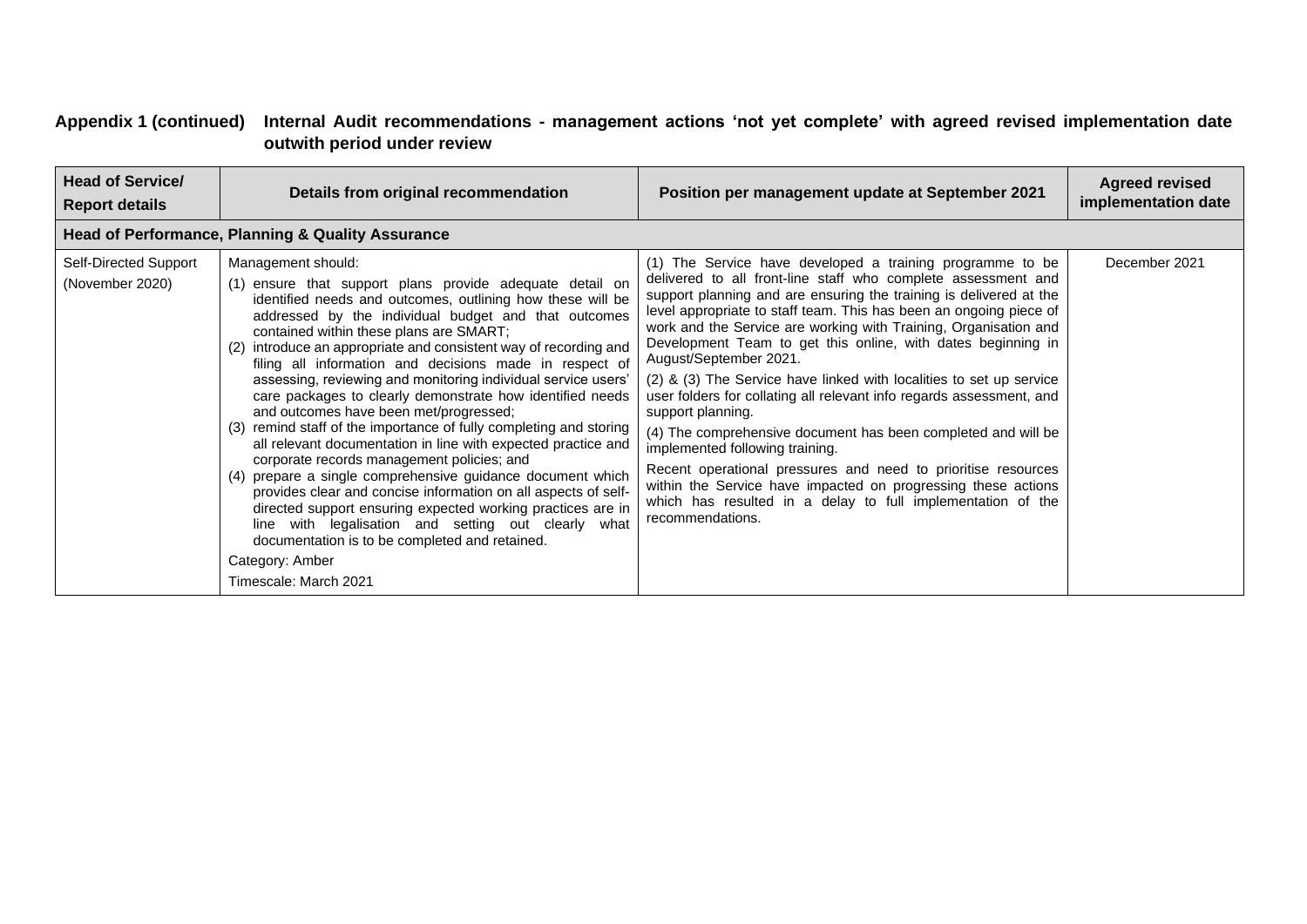| Appendix 2 Internal Audit recommendations - management actions 'not yet complete' and residual risk assessed as High/Medium |
|-----------------------------------------------------------------------------------------------------------------------------|
|-----------------------------------------------------------------------------------------------------------------------------|

| <b>No</b> | Report/<br>of<br>Head<br><b>Service</b>                   | <b>Identified risk</b>                                                                                                                                                                                                                                                                                                       | <b>Details from original</b><br>recommendation                                                                                                                                                           | <b>Current position per management update</b>                                                                                                                                                                                                                                                                                                                                                                                                                                                                                                                                                                                                                                                                                                                                                                                                                                                                                                                                                                                                                                                                                                                                                                                                                                                                                                                                                                                                                                                                                                                                                                                                                                                                                                                                                                                                                                                                                                                                                                                                                                                                                                                                                                                                                                                                                                                                                                                                                                                                            | <b>Proposed</b><br>management action<br>and target date                                                                                                                                                                                                                            | <b>Assessment</b><br>of residual<br>risk |
|-----------|-----------------------------------------------------------|------------------------------------------------------------------------------------------------------------------------------------------------------------------------------------------------------------------------------------------------------------------------------------------------------------------------------|----------------------------------------------------------------------------------------------------------------------------------------------------------------------------------------------------------|--------------------------------------------------------------------------------------------------------------------------------------------------------------------------------------------------------------------------------------------------------------------------------------------------------------------------------------------------------------------------------------------------------------------------------------------------------------------------------------------------------------------------------------------------------------------------------------------------------------------------------------------------------------------------------------------------------------------------------------------------------------------------------------------------------------------------------------------------------------------------------------------------------------------------------------------------------------------------------------------------------------------------------------------------------------------------------------------------------------------------------------------------------------------------------------------------------------------------------------------------------------------------------------------------------------------------------------------------------------------------------------------------------------------------------------------------------------------------------------------------------------------------------------------------------------------------------------------------------------------------------------------------------------------------------------------------------------------------------------------------------------------------------------------------------------------------------------------------------------------------------------------------------------------------------------------------------------------------------------------------------------------------------------------------------------------------------------------------------------------------------------------------------------------------------------------------------------------------------------------------------------------------------------------------------------------------------------------------------------------------------------------------------------------------------------------------------------------------------------------------------------------------|------------------------------------------------------------------------------------------------------------------------------------------------------------------------------------------------------------------------------------------------------------------------------------|------------------------------------------|
| 1         | <b>Risk</b><br>Management<br>of<br>(Head<br>Audit & Risk) | The absence of a fully<br>documented<br>corporate<br>risk register, subject to<br>relevant monitoring and<br>challenge, may mean that<br>key stakeholders fail to<br>fully understand the key<br>risks the Council faces<br>in<br>and<br>turn<br>may<br>consequently fail to take<br>appropriate action to<br>mitigate them. | The Chief Executive<br>should ensure that the<br>three corporate risks<br>under development are<br>completed and moved<br>to 'live' status as a<br>priority.<br>Category: Amber<br>Timescale: March 2021 | Significant management attention has been given in recent months to<br>each of the three corporate risks previously identified as not yet live.<br>Two of the three risks are currently the subject of regular and significant<br>discussion at senior management level in light of significant current and<br>future developments which are, or will, impact on the precise nature of<br>the risk and how it will be managed.<br>On asset rationalisation and making best use of our assets, risk<br>workshops have been held in respect of issues relating to office<br>rationalisation and the planned single shared campus (both significant<br>Programme of Work items). The risk has not been formally moved to<br>live status however pending the conclusion of closely aligned work in<br>respect of the Council's future operating model which may have a<br>significant impact on the Council's future asset management<br>arrangements. Detailed proposals on Council's future operating model<br>have recently been considered by Corporate Management Team and<br>a report outlining and seeking approval for future plans is expected to<br>be submitted to Policy and Strategy Committee in due course.<br>The risk in relation to the Council's relationship with the IJB has also<br>been the subject of considerable focus in recent months in view of a<br>number of external policy developments, including most notably the<br>Scottish Government's proposals for the development of a National<br>Care Service. Updated risks that this presents to the Council were<br>included in a report to a special meeting of Policy and Strategy in late-<br>October seeking approval for the Council's response to the recent<br>Scottish Government consultation exercise and the risks highlighted<br>will now require to be reflected in the corporate risk register and<br>supporting documentation.<br>The third risk not yet formally signed-off and moved to 'live' relates to<br>the Administration of Elections. Work updating this was recommenced<br>following the administration of the Scottish Parliamentary elections in<br>May but completion been delayed in recent weeks by staff absences.<br>Efforts will be made to ensure that all significant ongoing developments<br>in the three corporate risk areas not yet formally signed-off are properly<br>reflected in the corporate risk descriptions and that associated<br>supporting documentation is completed in a timely manner. | The revised corporate risk<br>documentation<br>is<br>expected to be completed<br>and signed off following<br>recent reports submitted<br>to Committee and future<br>reports planned to be<br>submitted to Committee<br>in the coming weeks.<br>Implemented<br>by:<br>December 2021 | <b>MEDIUM</b>                            |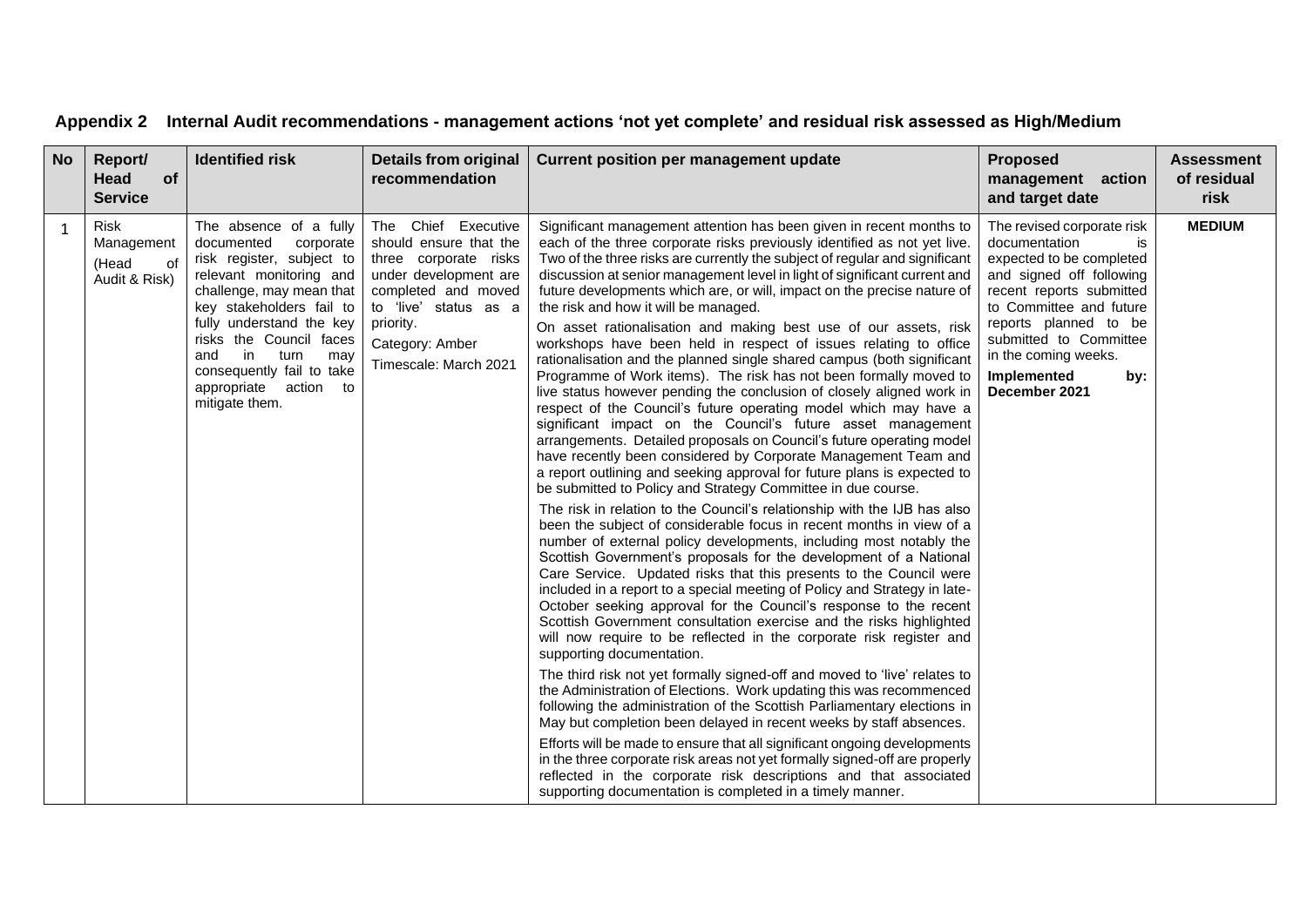# **Appendix 3 Internal Audit recommendations - management actions 'not yet complete' and residual risk assessed as Low**

| <b>Head of Service/</b><br><b>Report Details</b>                                                              | 'Low' residual<br>risk actions not<br><b>Issue</b><br>yet complete |                                                                                                                                                                                 | <b>Current status</b>                                                                                                                                                                                                                                                                                                                                                                             | <b>Internal Audit comment</b>                                                                                                                                                                                                                                       |  |  |  |  |  |
|---------------------------------------------------------------------------------------------------------------|--------------------------------------------------------------------|---------------------------------------------------------------------------------------------------------------------------------------------------------------------------------|---------------------------------------------------------------------------------------------------------------------------------------------------------------------------------------------------------------------------------------------------------------------------------------------------------------------------------------------------------------------------------------------------|---------------------------------------------------------------------------------------------------------------------------------------------------------------------------------------------------------------------------------------------------------------------|--|--|--|--|--|
| <b>Head of Business Solutions</b>                                                                             |                                                                    |                                                                                                                                                                                 |                                                                                                                                                                                                                                                                                                                                                                                                   |                                                                                                                                                                                                                                                                     |  |  |  |  |  |
| Governance of Capital<br>Projects<br>(December 2019)                                                          | $\overline{2}$                                                     | The Council's project management<br>arrangements and 'project management<br>model review programme' require to be<br>reviewed and updated.                                      | Development of the Council's<br>programme<br>management arrangements were paused due to<br>Covid-19. A report submitted to CMT in June 2021,<br>provided detail on tasks planned for the review and                                                                                                                                                                                               | We acknowledge that action to review<br>and refresh the corporate Project<br>Management Model and achieve<br>deliverables will be undertaken using the                                                                                                              |  |  |  |  |  |
| $\mathbf{1}$<br>Housing Investment<br>Programme<br>(October 2020)                                             |                                                                    | The Council's project management<br>documentation requires to be reviewed<br>and updated.                                                                                       | refresh on the corporate Project Management Model.<br>Action will now commence in line with this.<br><b>Revised date: April 2022</b>                                                                                                                                                                                                                                                              | approach outlined in the<br>report<br>submitted to CMT in June 2021.                                                                                                                                                                                                |  |  |  |  |  |
| <b>Managing Strategic</b><br>Change<br>(June 2021)                                                            | $\overline{1}$                                                     | Improvements require to be made to<br>ensure clear and regular reporting is<br>provided to key stakeholders on the<br>progress of key corporate projects.                       |                                                                                                                                                                                                                                                                                                                                                                                                   |                                                                                                                                                                                                                                                                     |  |  |  |  |  |
| Information<br>Governance<br>(February 2021)                                                                  | $\mathbf{1}$                                                       | There needs to be improved levels of<br>uptake of<br>mandatory<br>information<br>and<br>security<br>qovernance<br>training<br>undertaken by relevant staff.                     | This action is almost fully complete. Training for<br>frontline workers will be delivered by the end of the<br>financial year. Compliance with mandatory training<br>will be monitored and thereafter reported through the<br>DGB and management team meetings.<br>The roll out of training was delayed due to the<br>continuing pressures on frontline staff.<br><b>Revised date: March 2022</b> | A significant amount of action has been<br>taken to date, with a clear commitment<br>to deliver training by the end of the<br>financial year.                                                                                                                       |  |  |  |  |  |
| Corporate Governance<br>$\mathbf{1}$<br>Principles E, F & G<br>(March 2021)<br>Panel is discharging its role. |                                                                    | A periodic self-assessment of the Audit<br>and Scrutiny Panel requires to be<br>undertaken to assess how effectively the                                                        | Given that the Local Government elections are<br>scheduled for May 2022 which has the potential to<br>change the Council's governance arrangements and<br>membership of the Panel, it is not considered to be<br>the optimal time to undertake a self-evaluation of the<br>Panel. This has led to the delay in implementation.<br><b>Revised date: December 2022</b>                              | We acknowledge that delivery of this<br>action has been postponed due to the<br>potential for changes to the Council's<br>arrangements<br>qovernance<br>and<br>membership of the Audit & Scrutiny<br>Panel following the Local Government<br>elections in May 2022. |  |  |  |  |  |
| <b>Chief Executive</b>                                                                                        |                                                                    |                                                                                                                                                                                 |                                                                                                                                                                                                                                                                                                                                                                                                   |                                                                                                                                                                                                                                                                     |  |  |  |  |  |
| <b>Managing Strategic</b><br>Change<br>(June 2021)                                                            | 1                                                                  | A self-assessment of the operation and<br>effectiveness of the newly revised CMT<br>requires to be undertaken once the<br>revised arrangements have had time to be<br>embedded. | The planned self-assessment has been delayed due<br>to the volume and priority of other business on the<br>CMT agenda. However, it is scheduled to be<br>undertaken in the coming weeks.<br><b>Revised date: December2021</b>                                                                                                                                                                     | We acknowledge that an initial review<br>has been undertaken in this area and a<br>commitment to complete this has been<br>given.                                                                                                                                   |  |  |  |  |  |